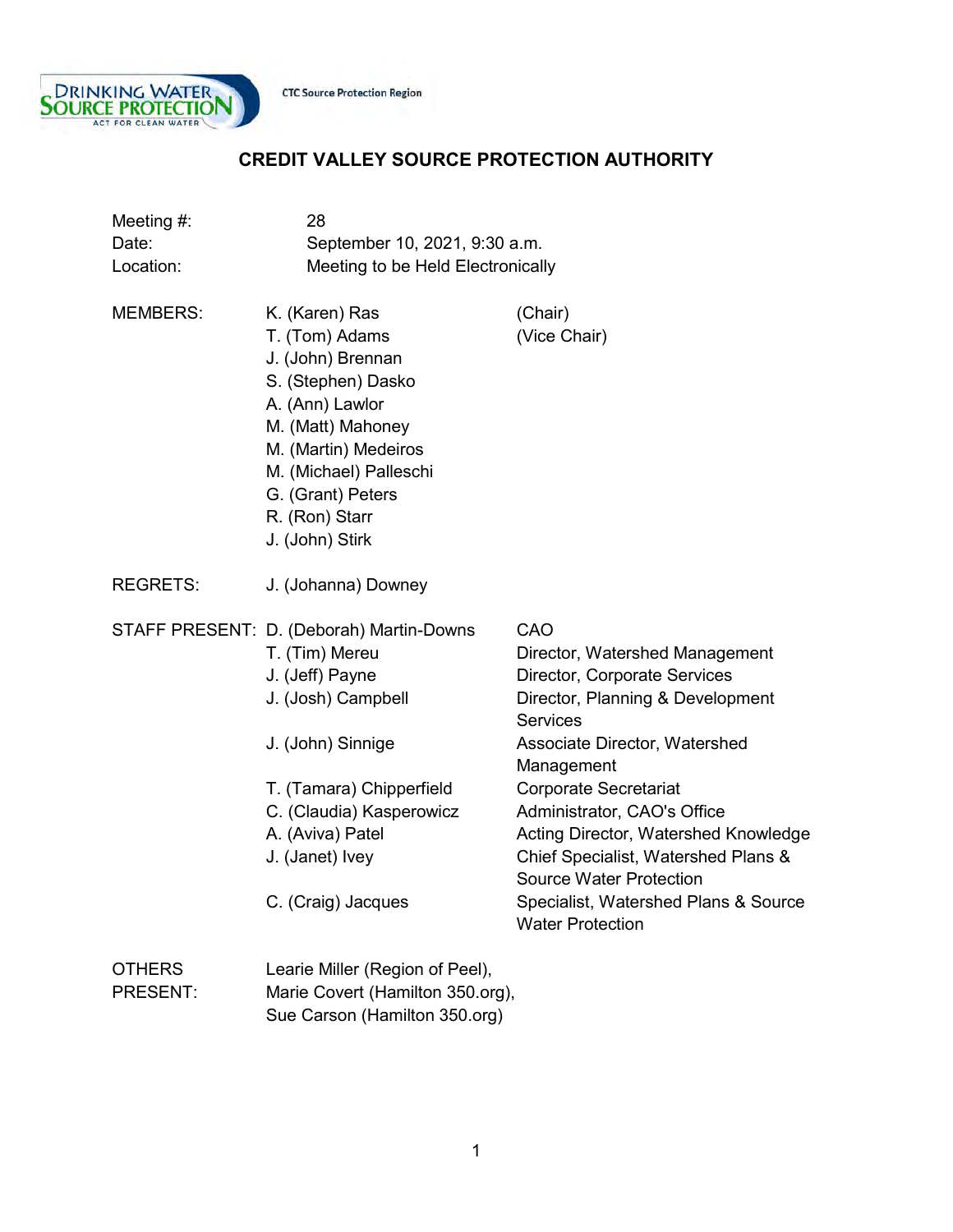# **1. APPROVAL OF AGENDA**

**04/CVSPA/21** Moved By Grant Peters Seconded By Tom Adams

*RESOLVED THAT the agenda be approved as distributed*.

**CARRIED**

## **2. DECLARATION OF CONFLICT OF INTEREST**

#### **3. MINUTES OF PREVIOUS MEETING**

**05/CVSPA/21**

Moved By Ron Starr Seconded By John Stirk

*RESOLVED THAT the minutes of the 27th meeting of the Credit Valley Source Protection Authority held April 9, 2021 be approved.*

**CARRIED**

## **4. PRESENTATION / DELEGATION**

#### **5. BUSINESS ARISING FROM MINUTES**

#### **6. NEW BUSINESS STAFF REPORTS**

# **6.1 APPOINTMENT OF MEMBERS TO THE CTC SOURCE PROTECTION COMMITTEE**

Attached as Schedule 'A' is a report on the above-mentioned subject as submitted by Janet Ivey, Chief Specialist, Watershed Plans and Source Water Protection; and John Sinnige, Director, Watershed Management.

## **06/CVSPA/21**

Moved By Matt Mahoney Seconded By Michael Palleschi

*THEREFORE BE IT RESOLVED THAT the report entitled "Appointment of Members to the CTC Source Protection Committee" be received and appended to the minutes of this meeting as Schedule 'A'; and*

*THAT the Board of Directors endorse reappointment of Lee Gould, Geoff Maltby, Rosemary Keenan, and Chris Gerrits to the CTC Source Protection Committee for terms of 5 years, ending September 23, 2026; and*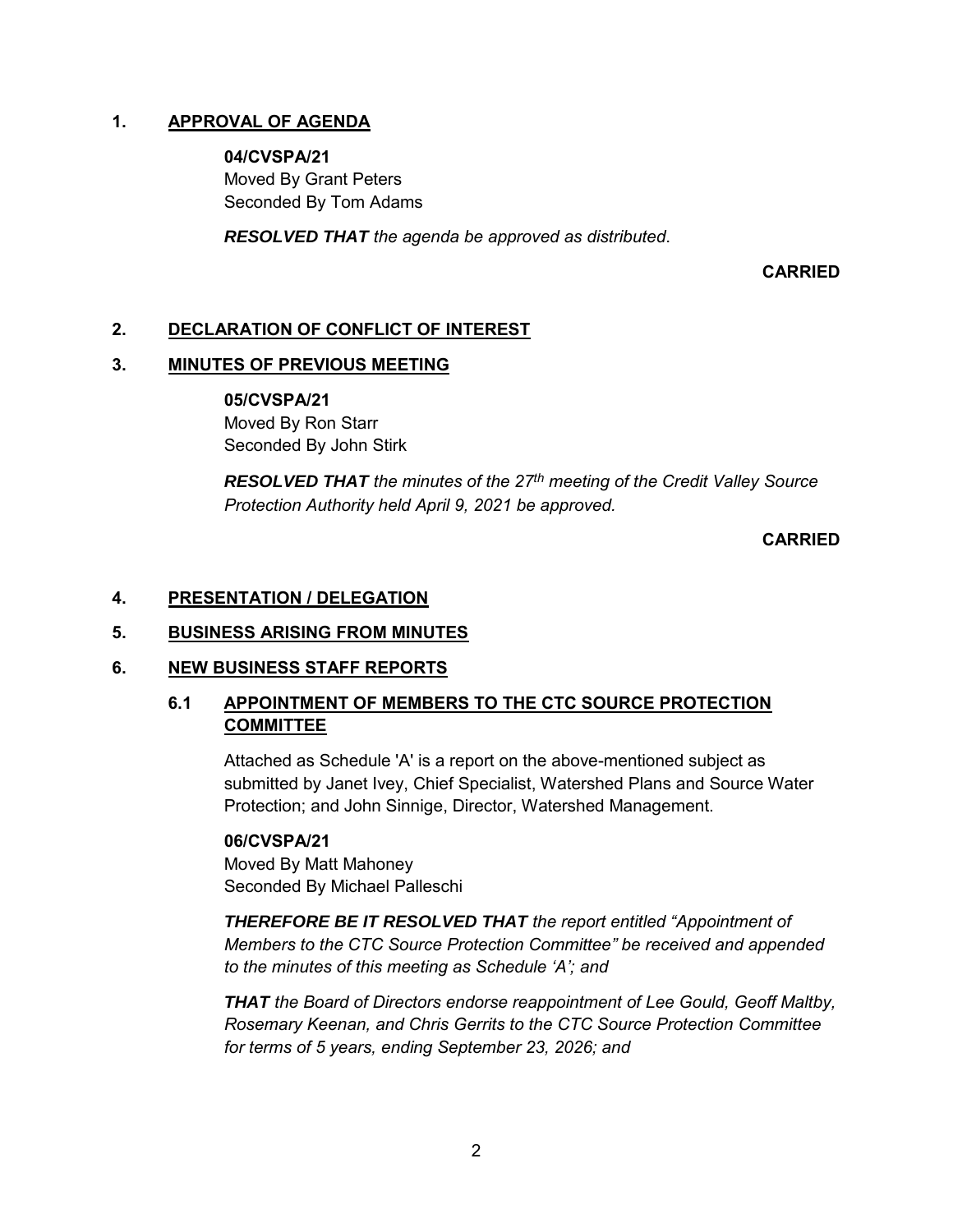*THAT the Board of Directors endorse appointment of Ken Dion and Jeff Light as citizen-at-large members of the CTC Source Protection Committee for terms of five years, ending September 10, 2026; and further*

*THAT, the Board of Directors endorse appointment of the Director, Water and Wastewater, Infrastructure Planning, Partnerships and Compliance, at the Region of Peel currently held by Elvis Oliveira to the CTC Source Protection Committee for a term of five years, ending September 10, 2026 (final endorsements by the City of Brampton and Town of Caledon pending).*

**CARRIED**

## **7. CORRESPONDENCE/INFORMATION ITEMS DISTRIBUTED TO MEMBERS**

# **7.1 CORRESPONDENCE: CHANGE IN LEAD OF THE CTC SOURCE PROTECTION REGION**

Letter dated August 25, 2021 from Janet Ivey, Program Manager, CTC Source Protection Region to Kristen Corrigal, Director, Conservation and Source Protection Branch regarding amending Ontario Regulation 284/07 to change the lead of the CTC Source Protection Region to the Credit Valley Source Protection Authority.

## **07/CVSPA/21**

Moved By Stephen Dasko Seconded By Grant Peters

*RESOLVED THAT the information items presented at the 28th meeting of the Credit Valley Source Protection Authority held September 10, 2021 be received.*

**CARRIED**

## **8. NOTICE OF MOTION**

- **9. QUESTION PERIOD**
- **10. OTHER BUSINESS**

## **11. MEETING ADJOURNED**

On motion the meeting adjourned at 9:45 a.m.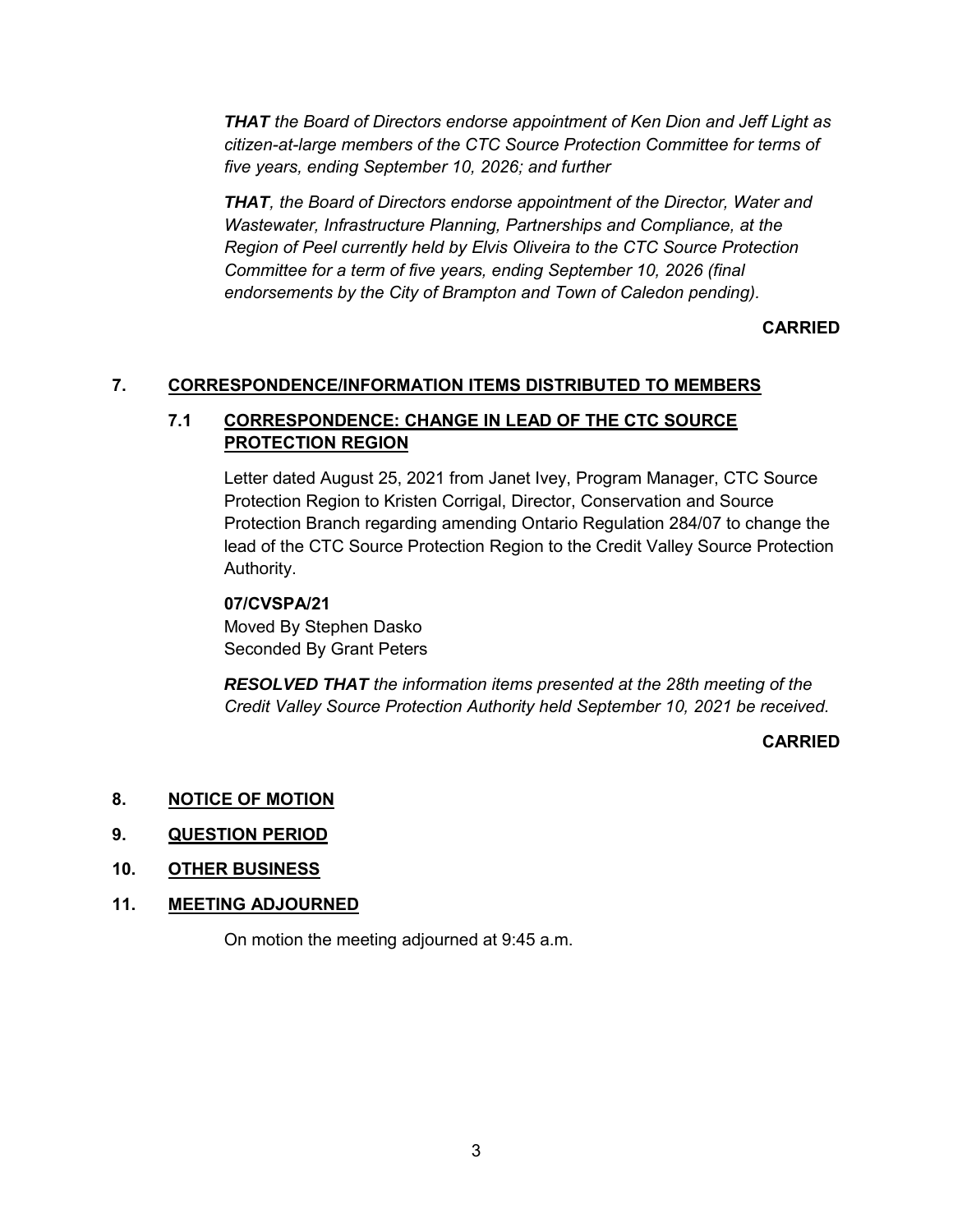**TO:** The Chair and Members of the Credit Valley Source Protection Authority

#### **SUBJECT: APPOINTMENT OF MEMBERS TO THE CTC SOURCE PROTECTION COMMITTEE**

**PURPOSE: To request endorsement by the Credit Valley Source Protection Authority of the appointment of members to the CTC Source Protection Committee.** 

## **BACKGROUND:**

The Credit Valley – Toronto and Region – Central Lake Ontario (CTC) Source Protection Committee (CTC Committee) was formed in 2007 by the Toronto and Region Source Protection Authority, as required under section 7 of the Clean Water Act, 2006. Source protection committees played key roles in the original development of assessment reports and source protection plans for municipal drinking water systems. The committees continue to review and endorse amendments to these documents, assess progress towards implementation of the source protection plans, and advocate for the protection of drinking water sources. The CTC Committee operates according to committee-approved Rules of Procedure and a Code of Conduct.

The number, composition, eligibility, and process for appointment of members to source protection committees is established by Ontario Regulation 288/07. The CTC Committee has 21 members, equally split among municipal, economic (agricultural, commercial or industrial), and public interest (environmental, health) sector representatives. Members serve for a term of 5 years and may be reappointed for consecutive terms. To facilitate succession planning, terms of appointments were structured to expire in either 2021 or 2024.

Municipalities within the CTC region are divided into 7 groups, with a committee member representing each group (2 members represent the City of Toronto). Municipal committee members are identified by consensus of the municipalities within a group, with a minimum notice period of two months. Recruitment of representatives from the economic and public interest sectors entails publishing a notice on the internet for a period of not less than one month. This notice is required regardless of whether current economic and public interest committee members are willing to stand for reappointment.

As the Credit Valley Source Protection Authority is the current lead Source Protection Authority for the CTC Source Protection Region, endorsement of new source protection committee members by the Board of Directors of CVC is required.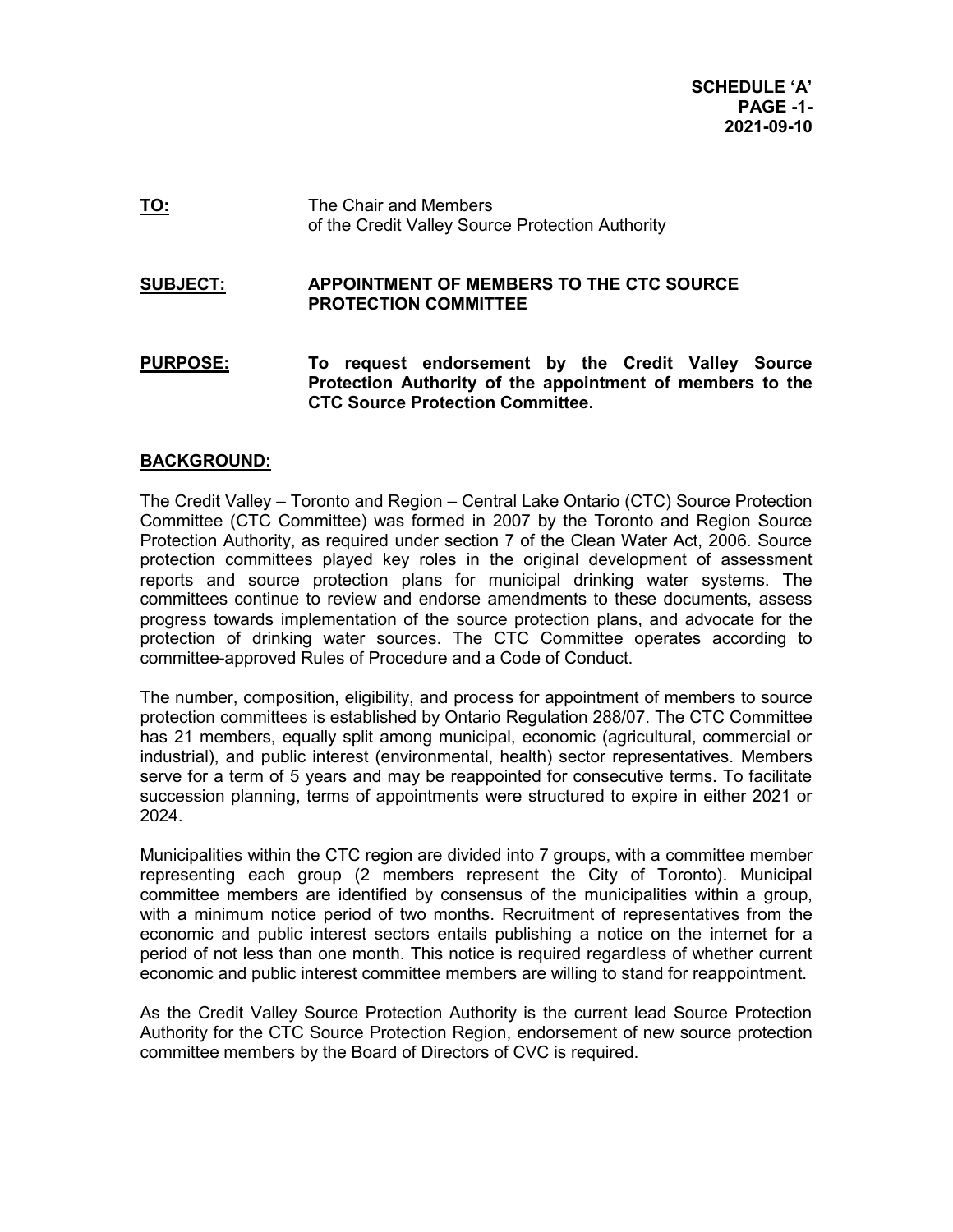## **ANALYSIS:**

There are six vacant positions on the CTC Committee: one municipal sector; one economic sector, representing the aggregate industry; and four public interest sector positions. Additionally, the terms of five members will expire on September 23, 2021; these include two municipal sector; two economic sector, representing road salt and agriculture; and one public interest sector positions.

In April and June of 2021, letters were sent to municipal clerks requesting joint nomination of committee representatives for three municipal groups. Correspondence with the Ministry of the Environment, Conservation and Parks confirmed that municipalities have the option of appointing a position, rather than a person. The following candidates are recommended by municipalities:

- Chris Gerrits, Deputy Mayor, Township of Amaranth and Councillor, County of Dufferin, reappointed to represent the Towns of Mono and Orangeville, Dufferin and Simcoe Counties, and the Townships of East Garafraxa, Amaranth, and Adjala-Tosorontio; and
- The position of Director, Water and Wastewater, Infrastructure Planning, Partnerships and Compliance, at the Region of Peel, currently held by Elvis Oliveira, representing Peel Region, City of Brampton, Town of Caledon, and City of Mississauga.

In April 2021, letters were sent to the three committee members representing the economic and public interest sectors whose terms are expiring in September 2021, requesting confirmation of whether they intended to seek reappointment. All three members with expiring terms are pursuing reappointment:

- Lee Gould, Executive Director, Smart About Salt Council, representing the road salt sector.
- Geoff Maltby, an agricultural producer representing the agriculture sector. Mr. Maltby's reappointment has been endorsed by the Halton Federation of Agriculture.
- Rosemary Keenan, representing the public interest sector.

A notice advertising recruitment for economic and public interest representatives was posted to [www.ctcswp.ca,](http://www.ctcswp.ca/) and a social media campaign launched, with a closing date for applications of July 18, 2021. Further, a letter was sent to the Ontario Stone, Sand and Gravel Association requesting identification of a representative for the aggregate sector.

Two applications were received for citizen-at-large representatives for the public interest sector. Applications consisted of resume, cover letter, and two letters of reference. Candidates were interviewed by Janet Ivey, Program Manager for the CTC Source Protection Region and Gayle Soo Chan, Senior Advisor to the source water program. CTC Committee Chair Doug Wright participated in the interview for one candidate. Both were recommended for appointment to the CTC Committee. The candidates are:

 Ken Dion, employed by Waterfront Toronto, 20+ years of experience, very familiar with the Lake Ontario shoreline and lead project manager for high profile environmental assessment projects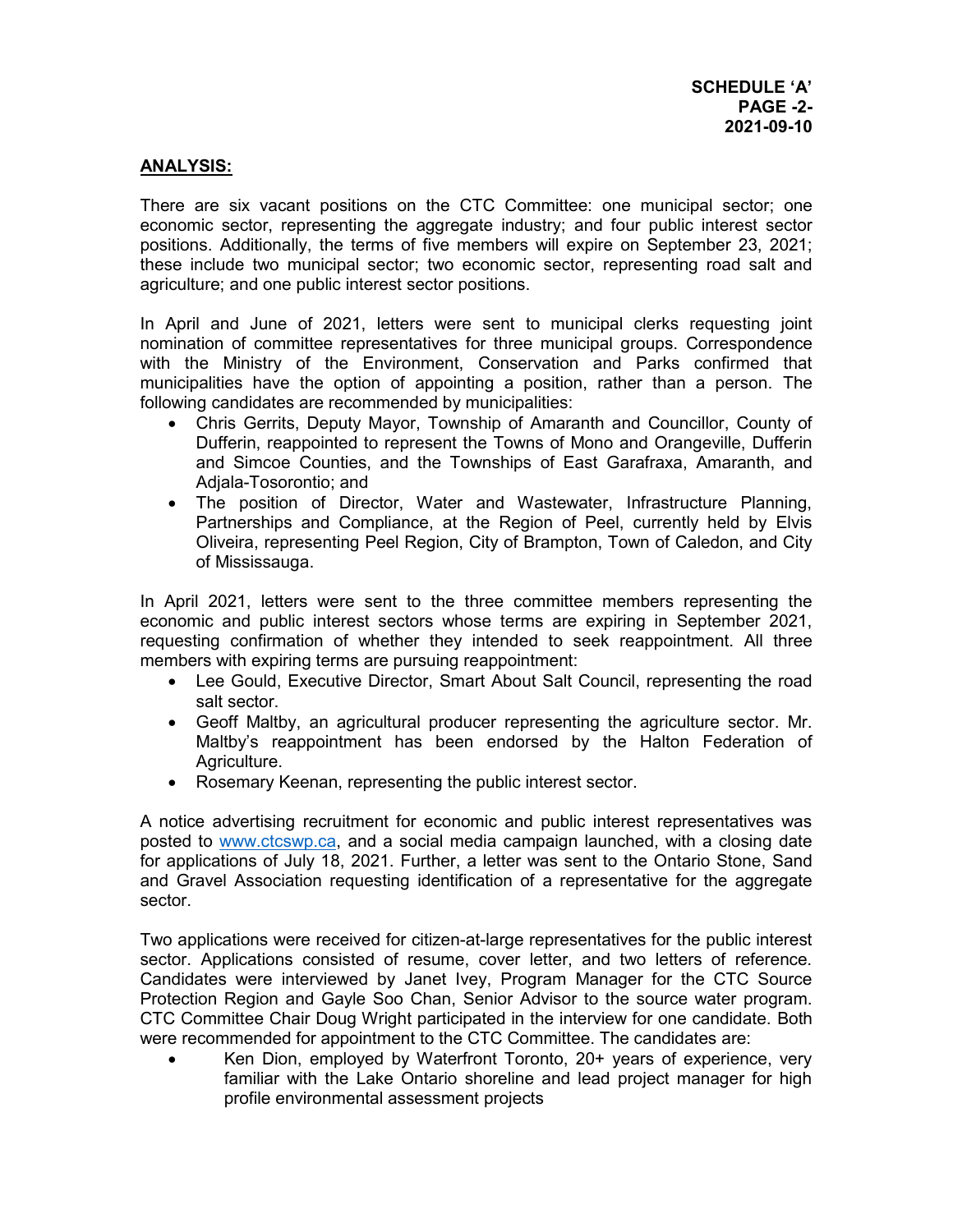Jeff Light, employed by Aplin Martin consultants, seven years of experience with water resources engineering, development planning

On August 30, 2021, the seven municipal, economic and public interest sector candidate representatives identified above were endorsed at a meeting of the CTC Management Committee, consisting of the CAOs of CVC and the Toronto and Region and Central Lake Ontario conservation authorities. The endorsement of these candidates by the Credit Valley Source Protection Authority is requested.

A second recruitment drive to fill remaining and upcoming vacant public interest sector (two representatives) and economic sector (one aggregate, one petrochemical representatives) positions will be held in the fall of 2021. Recruitment is also ongoing for the second of two municipal representatives for the City of Toronto. Endorsement of new committee members in two phases will allow for staged orientation and integration of new members and ensure the required number of active members to achieve quorum.

## **COMMUNICATIONS PLAN:**

Following endorsement of the new committee members, and as required by Ontario Regulation 288/07, the CTC Source Protection Region website (ctcswp.ca) will be updated with a listing of current Source Protection Committee members, including links to individual professional biographies.

#### **FINANCIAL IMPLICATIONS:**

Source Protection Committee members (excluding municipal representatives) are eligible to receive compensation for their committee work, including per diems for meetings and travel expenses. Committee expenses and associated liability insurance are covered by source protection program funding from the Ministry of the Environment, Conservation and Parks, via an annual transfer payment agreement with CVC. For the 2021-2022 provincial fiscal year, \$17,100 is budgeted for source protection committee expenses.

#### **RECOMMENDED RESOLUTION:**

*THEREFORE BE IT RESOLVED THAT the report entitled "Appointment of Members to the CTC Source Protection Committee" be received and appended to the minutes of this meeting as Schedule 'A'; and* 

*THAT the Board of Directors endorse reappointment of Lee Gould, Geoff Maltby, Rosemary Keenan, and Chris Gerrits to the CTC Source Protection Committee for terms of 5 years, ending September 23, 2026; and*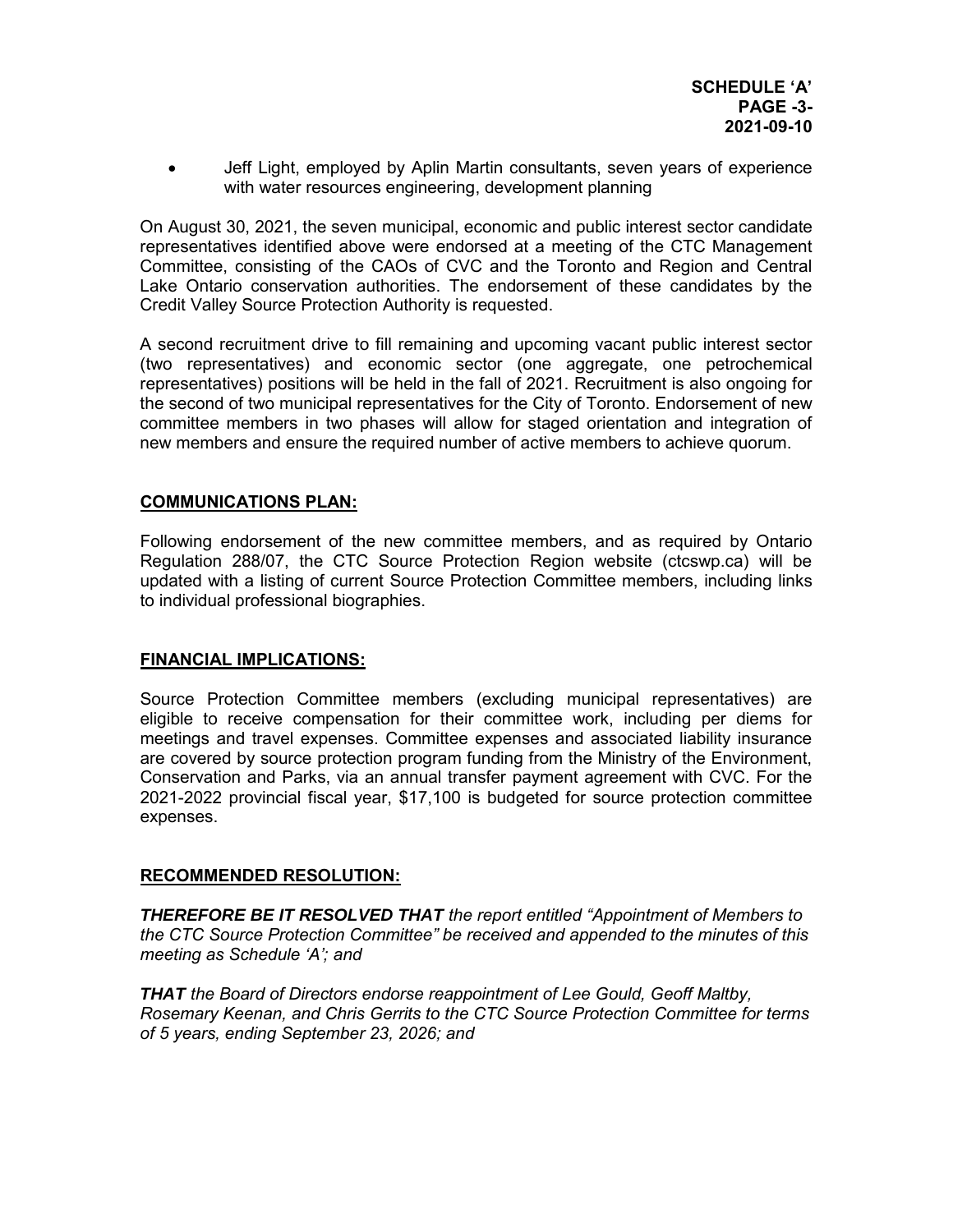*THAT the Board of Directors endorse appointment of Ken Dion and Jeff Light as citizenat-large members of the CTC Source Protection Committee for terms of five years, ending September 10, 2026; and further* 

*THAT, the Board of Directors endorse appointment of the Director, Water and Wastewater, Infrastructure Planning, Partnerships and Compliance, at the Region of Peel currently held by Elvis Oliveira to the CTC Source Protection Committee for a term of five years, ending September 10, 2026 (final endorsements by the City of Brampton and Town of Caledon pending).* 

# **Submitted by:**



Janet Ivey John Sinnige and Source Water Protection



Director, Watershed Management

## **Recommended by:**

 $\overline{\phantom{a}}$  , where  $\overline{\phantom{a}}$  , where  $\overline{\phantom{a}}$  , where  $\overline{\phantom{a}}$ Deborah Martin-Downs Chief Administrative Officer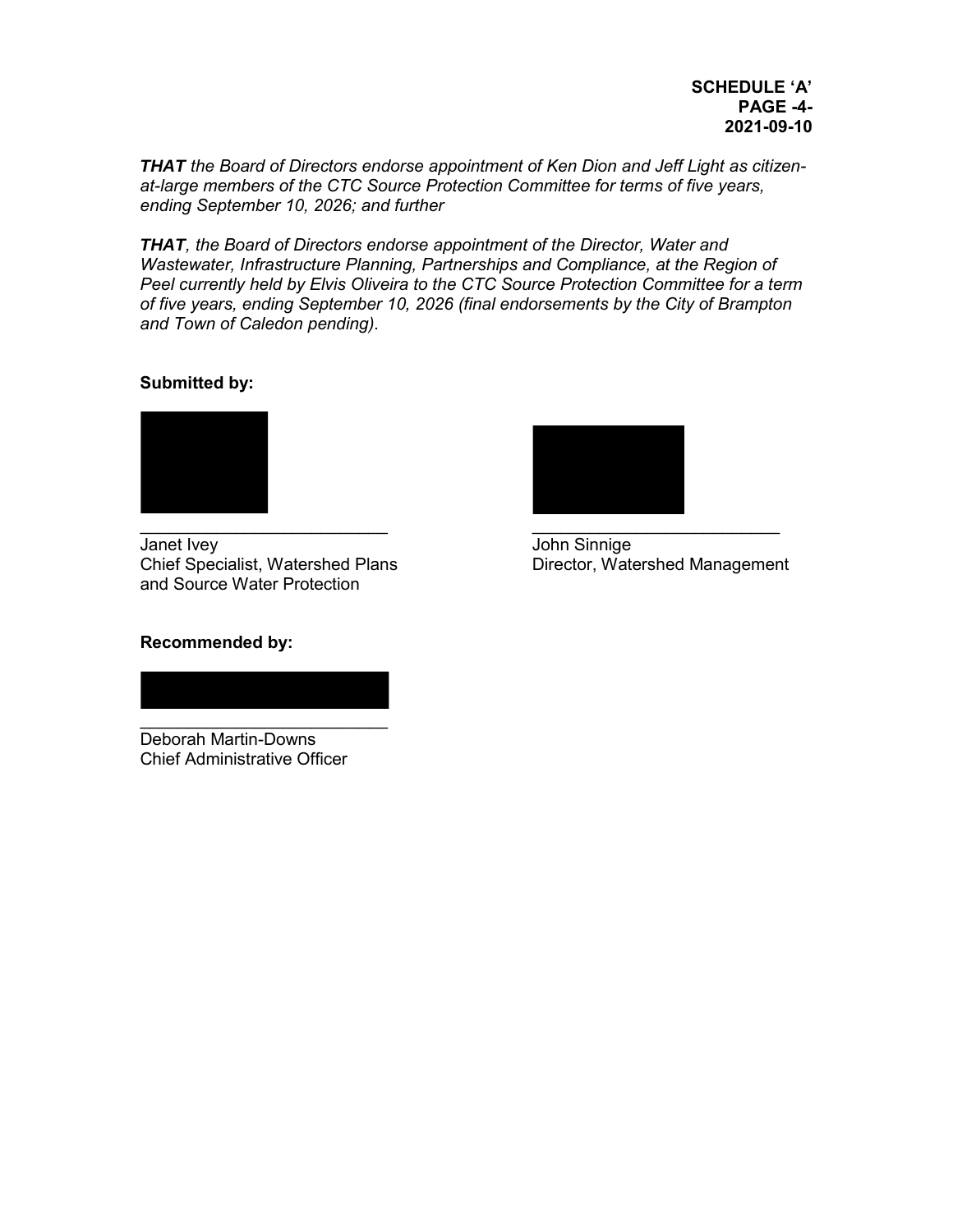

**CTC Source Protection Region**

August 25, 2021

Kirsten Corrigal Director, Conservation and Source Protection Branch Via email to: [keley.katona@ontario.ca](mailto:keley.katona@ontario.ca)

Dear Ms. Corrigal,

Under Ontario Regulation 284/07, the Credit Valley source protection area is grouped with the Central Lake Ontario and Toronto and Region source protection areas as the CTC Source Protection Region (CTC SPR). The Toronto and Region Conservation Authority is identified in Table 3 of the regulation as the lead Source Protection Authority (SPA) for the CTC SPR.

In May 2020, the CTC CAOs Management Committee directed staff to submit a request to the Ministry of Environment, Conservation and Parks (MECP) to shift the lead SPA for the CTC SPR from the Toronto and Region SPA to the Credit Valley SPA. The request acknowledged that almost all of the remaining significant drinking water threats in the CTC SPR are within the Credit Valley jurisdiction. The proposed change was endorsed by Doug Wright, Chair of the CTC Source Protection Committee. In June 2020, CTC staff discussed options to facilitate the transfer with MECP staff.

As a result of the discussion, the three SPAs signed a letter agreement to transfer lead SPA responsibilities from TRSPA to CVSPA for the 2020-2021 fiscal year, for which a transfer payment agreement had already been made between the province and TRSPA on behalf of the CTC SPR. The transfer payment agreement for the 2021-2022 fiscal year has been made between the province and CVSPA.

The Credit Valley, Toronto and Region, and Central Lake Ontario source protection authorities have each passed resolutions requesting that the Minister of the Environment, Conservation and Parks designate Credit Valley Source Protection Authority as the lead source protection authority for the CTC Source Protection Region under Ontario Regulation 284/07 (Attachment A).

CTC source protection authorities and program staff are pleased to continue to work in partnership with the Ministry and staff of the Conservation and Source Protection Branch to ensure the protection of drinking water sources. CTC program staff are available to discuss the process and timeline for amending O. Reg. 284/07.

Best regards,



Janet Ivey Program Manager, CTC Source Protection Region Chief Specialist, Watershed Plans and Source Water Protection Credit Valley Conservation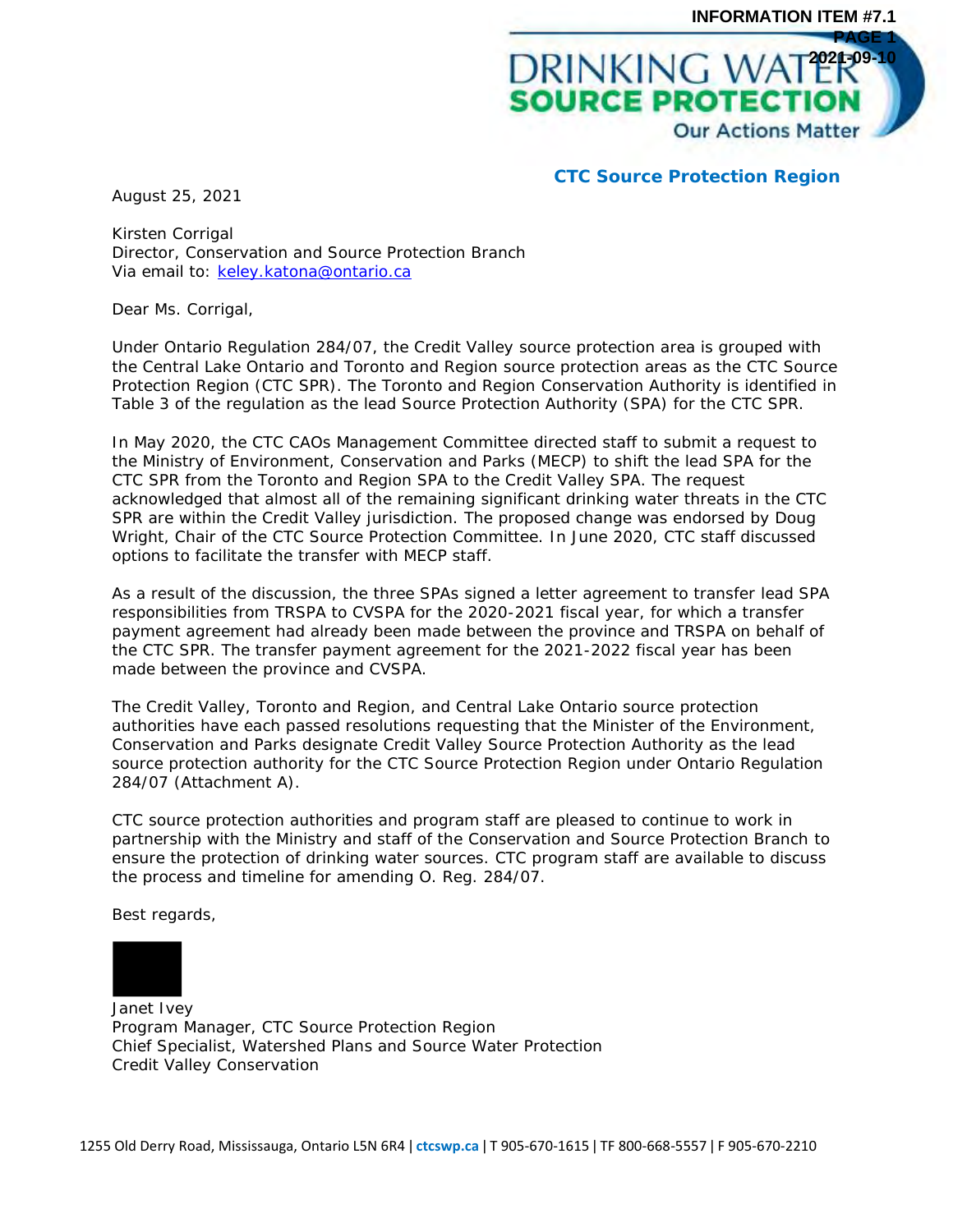CC:

Olga Yudina, Liaison Officer, Conservation and Source Protection Branch, Ministry of the Environment, Conservation and Parks

Deborah Martin-Downs, Chief Administrative Officer, Credit Valley Source Protection Authority

John MacKenzie, Chief Executive Officer, Toronto and Region Source Protection Authority Chris Darling, Chief Administrative Officer, Central Lake Ontario Source Protection Authority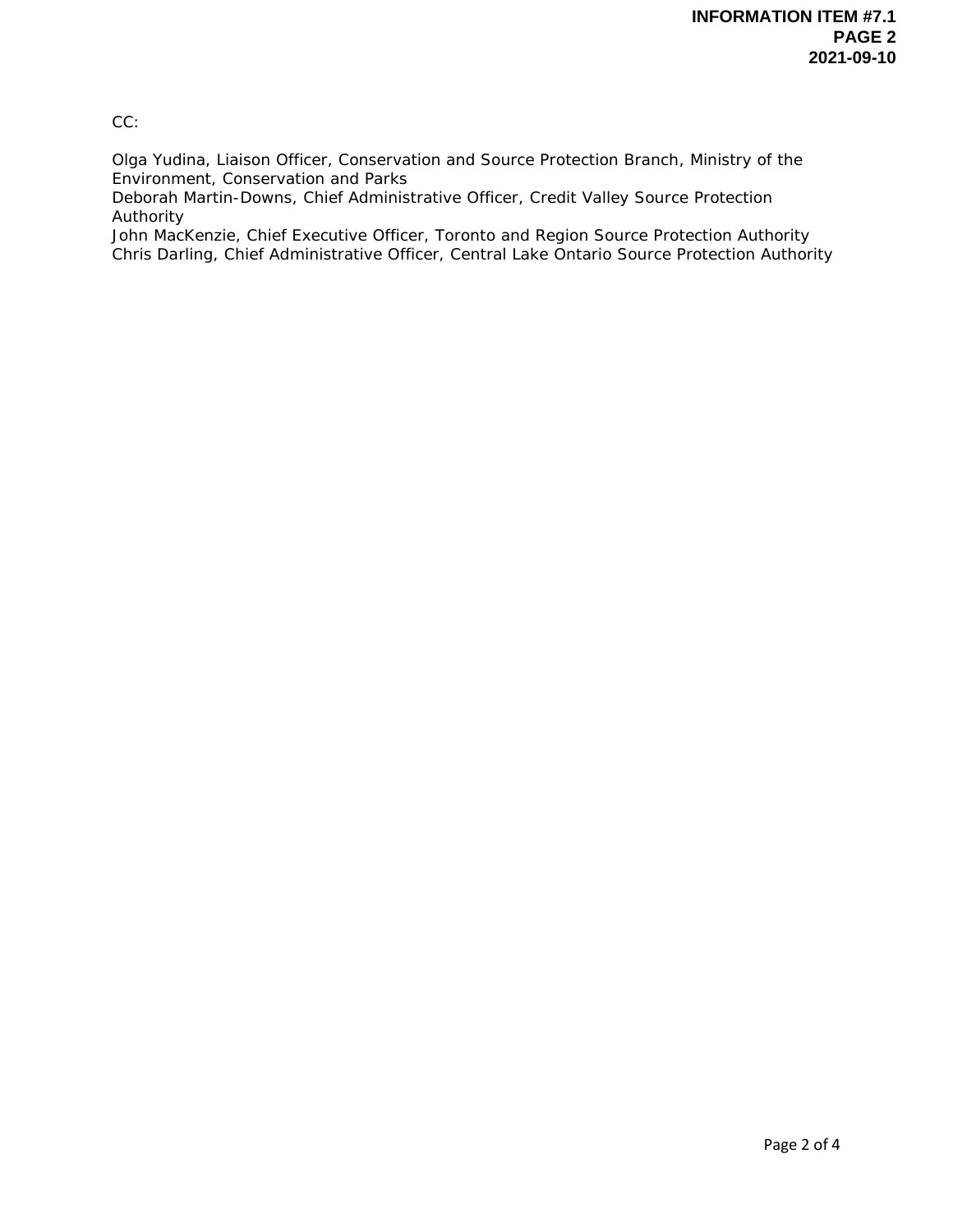**Attachment A:**

**On December 11, 2020, the Credit Valley Source Protection Authority passed the following resolutions:**

WHEREAS 422 of the 424 remaining significant drinking water threats that are within the CTC Source Protection Region are located within the Credit Valley Source Protection Authority; and

WHEREAS the CTC Management Committee consisting of the CAOs of the Credit Valley, Toronto and Region, and Central Lake Ontario Conservation Authorities have directed staff to transfer lead source protection authority responsibilities from the Toronto and Region Conservation Authority to the Credit Valley Conservation Authority;

THEREFORE BE IT RESOLVED THAT report entitled "CTC Source Protection Region Change In Lead Source Protection Authority" be received and appended to the minutes of this meeting as Schedule 'A'; and

THAT the Credit Valley Source Protection Authority endorse the transfer of Lead Source Protection Authority responsibilities from Toronto and Region Conservation Authority to Credit Valley Conservation Authority for the 2020-2021 Provincial fiscal year, as described in the letter agreement dated October 21, 2020; and further

THAT the Credit Valley Source Protection Authority endorse the request that the Minister of the Environment, Conservation and Parks designate Credit Valley Source Protection Authority as the lead source protection authority for the CTC Source Protection Region under Ontario Regulation 284/07.

**On January 29, 2021, the Toronto and Region Source Protection Authority passed the following resolutions:**

WHEREAS 422 of the 424 remaining Significant Drinking Water Threats that are within the Credit Valley-Toronto and Region-Central Lake Ontario (CTC) Source Protection Region are located within the Credit Valley Source Protection Authority jurisdiction;

AND WHEREAS the CTC Management Committee consisting of the CEO/CAOs of the Credit Valley, Toronto and Region, and Central Lake Ontario Conservation Authorities have directed staff to transfer Lead Source Protection Authority responsibilities from the Toronto and Region Conservation Authority to the Credit Valley Conservation Authority;

THEREFORE, LET IT BE RESOLVED THAT the Toronto and Region Source Protection Authority endorse the transfer of Lead Source Protection Authority responsibilities from Toronto and Region Source Protection Authority to Credit Valley Source Protection Authority for the 2020-2021 Provincial fiscal year, as described in the Letter Agreement dated October 21, 2020;

AND FURTHER THAT the Toronto and Region Source Protection Authority endorse the request that the Minister of the Environment, Conservation and Parks designate Credit Valley Source Protection Authority as the Lead Source Protection Authority for the CTC Source Protection Region under Ontario Regulation 284/07.